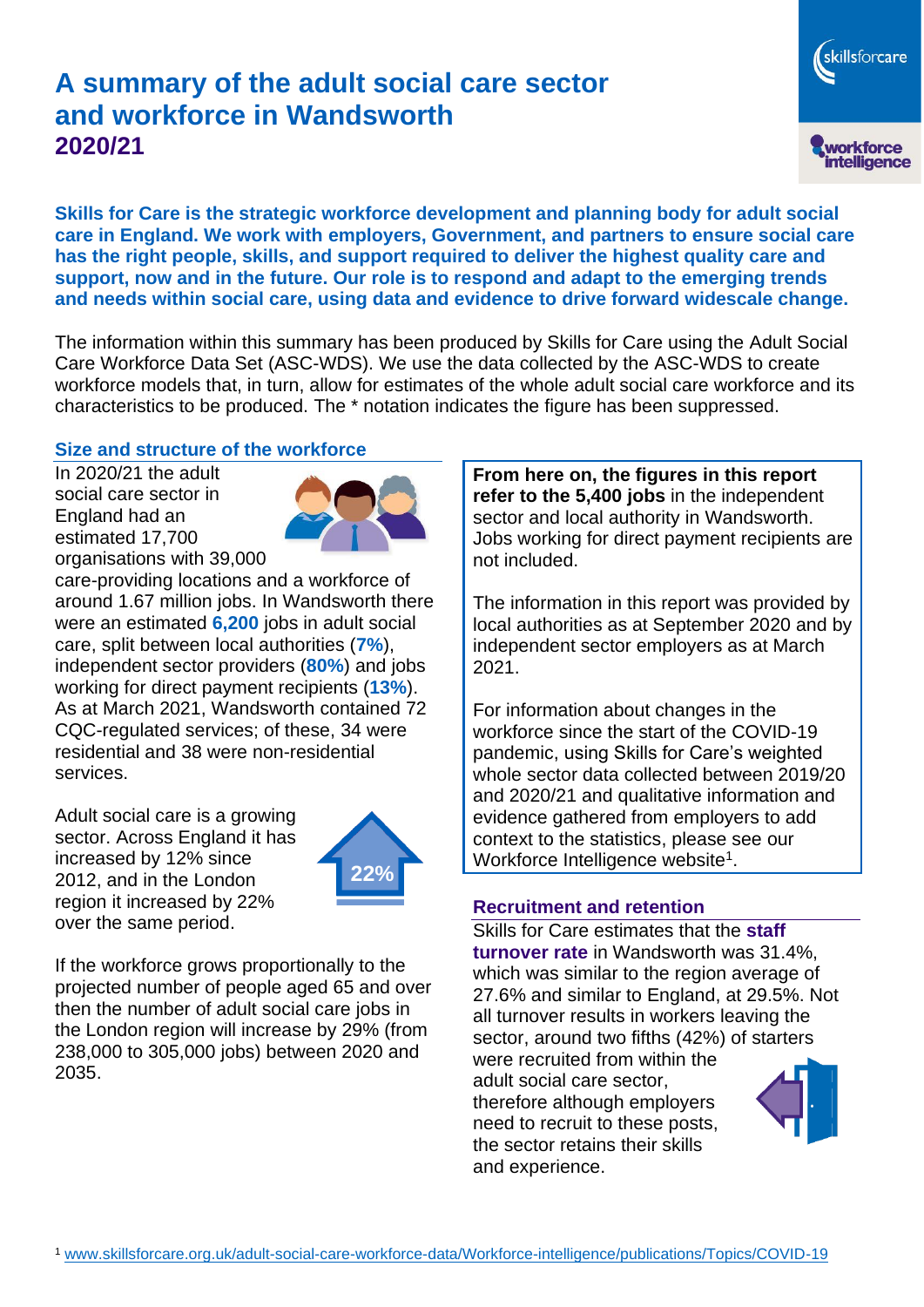Adult social care has an experienced 'core' of workers. Workers in Wandsworth had on average **9.4 years of experience in the sector** and 88% of the workforce had been working in the sector for at least three years.

Using both workforce intelligence evidence and our links with employers and stakeholders across England, we know that recruitment and retention is one of the largest issues faced by employers. We have many resources and tools available to help, for example the 'Values-based recruitment and retention toolkit'<sup>2</sup> and 'Seeing potential: widen your talent pool'. <sup>3</sup> For more information please visit: [www.skillsforcare.org.uk/recruitment-retention](http://www.skillsforcare.org.uk/recruitment-retention)

## **Employment information**

We estimate Wandsworth had **5,400** adult social care jobs employed in the local authority and independent sectors. These included 425 managerial roles, 350 regulated professionals, 3,900 direct care (including 3,400 care workers), and 750 othernon-care proving roles.

The average number of **sickness days** taken in the last year in Wandsworth was 12.1, (8.5 in London and 9.5 across England). With an estimated directly employed workforce of 4,800, this would mean employers in Wandsworth lost approximately **58,000 days to sickness in 2020/21**. In England levels of staff sickness have nearly doubled over the course of the pandemic between 2019/20 and 2020/21, in total around 6 million extra days were lost to sickness than in the year before.

Almost a third (31%) of the workforce in Wandsworth were on zero-hours contracts. Almost three quarters (73%) of the workforce usually worked full-time hours and 27% were part-time.

# **Chart 1. Proportion of workers on zero hours contracts by area**

| England    | 25% |     |
|------------|-----|-----|
| London     |     | 42% |
| Wandsworth |     | 31% |

## **Workforce demographics**

The majority (81%) of the workforce in Wandsworth were female, and the average age was 46.6 years old. Workers aged



24 and under made up 5% of the workforce and workers aged over 55 represented 31%. Given this age profile approximately 1,600 people will be reaching retirement age in the next 10 years.

Nationality varied by region, in England 83% of the workforce identified as British, while in the London region this was 63%. An estimated 57% of the workforce in Wandsworth identified as British, 18% identified as of an EU nationality and 25% a non-EU nationality, therefore there was a higher reliance on non-EU than EU workers.

## **Pay**



Table 1 shows the full-time equivalent annual or hourly pay rate of selected job roles in Wandsworth (area), London (region) and England. All figures

represent the independent sector as at March 2021, except social workers which represent the local authority sector as at September 2020. At the time of analysis, the National Living Wage was £8.72.

#### **Table 1. Average pay rate of selected job roles by area**

|                                 | <b>England</b> | Region  | Area    |  |
|---------------------------------|----------------|---------|---------|--|
| Full-time equivalent annual pay |                |         |         |  |
| Social Worker <sup>†</sup>      | £37,100        | £44,500 | £50,900 |  |
| Registered nurse                | £33,600        | £34,700 | £35,300 |  |
| Hourly pay                      |                |         |         |  |
| National Living<br>Wage         | £8.72          | £8.72   | £8.72   |  |
| Senior care worker              | £10.00         | £10.43  | £10.52  |  |
| Care worker                     | £9.29          | £9.70   | £9.72   |  |
| Support and<br>outreach         | £9.53          | £10.19  | £10.07  |  |

†Local authority social workers only.

Please note that pay varies by sector, with local authority pay generally being higher than independent sector pay.

[www.skillsforcare.org.uk/vba](http://www.skillsforcare.org.uk/vba)